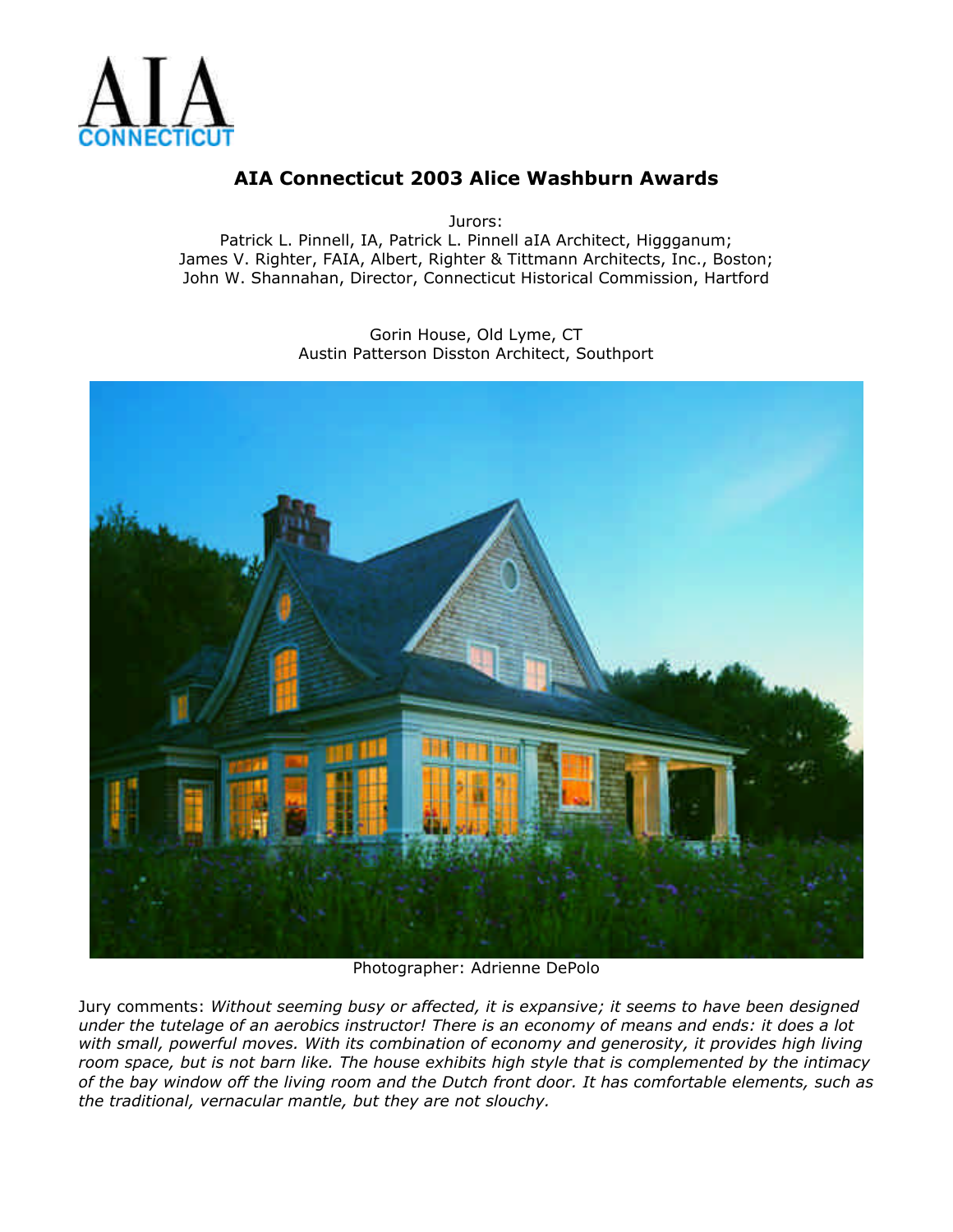

#### **Honorable Mention**

Edgewater and Nearwater Cottages, Norwalk, CT Beinfield Wagner Architects, South Norwalk, Connecticut



Jury comments: *The Cottages push the limits of the vernacular. Here one identifies a piece of an old Connecticut boathouse; there, cantilevers and masonry from somewhere else. The house shows a knowingness, a very self-conscious approach to the vernacular style. With its superb detailing, it is of interest because it blurs the frontier between traditional and contemporary.*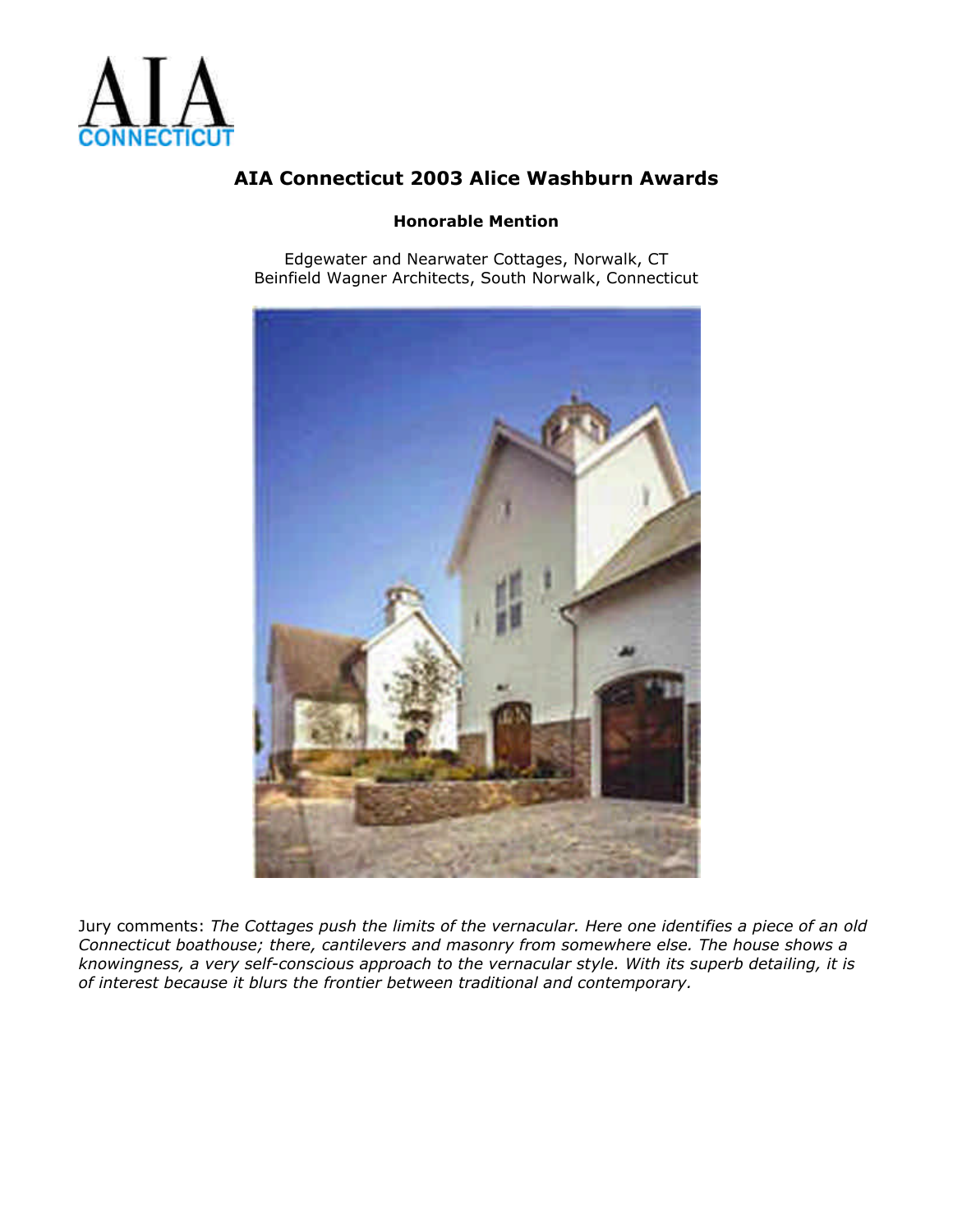

#### **Honorable Mention**

House on Upper Cross Road, Greenwich, CT Halper Owens Architects, Greenwich, CT



Jury comments*: Even though it is large and expansive, there is a sense of hominess. This is accomplished by the use of subtle textures and its play on asymmetry.*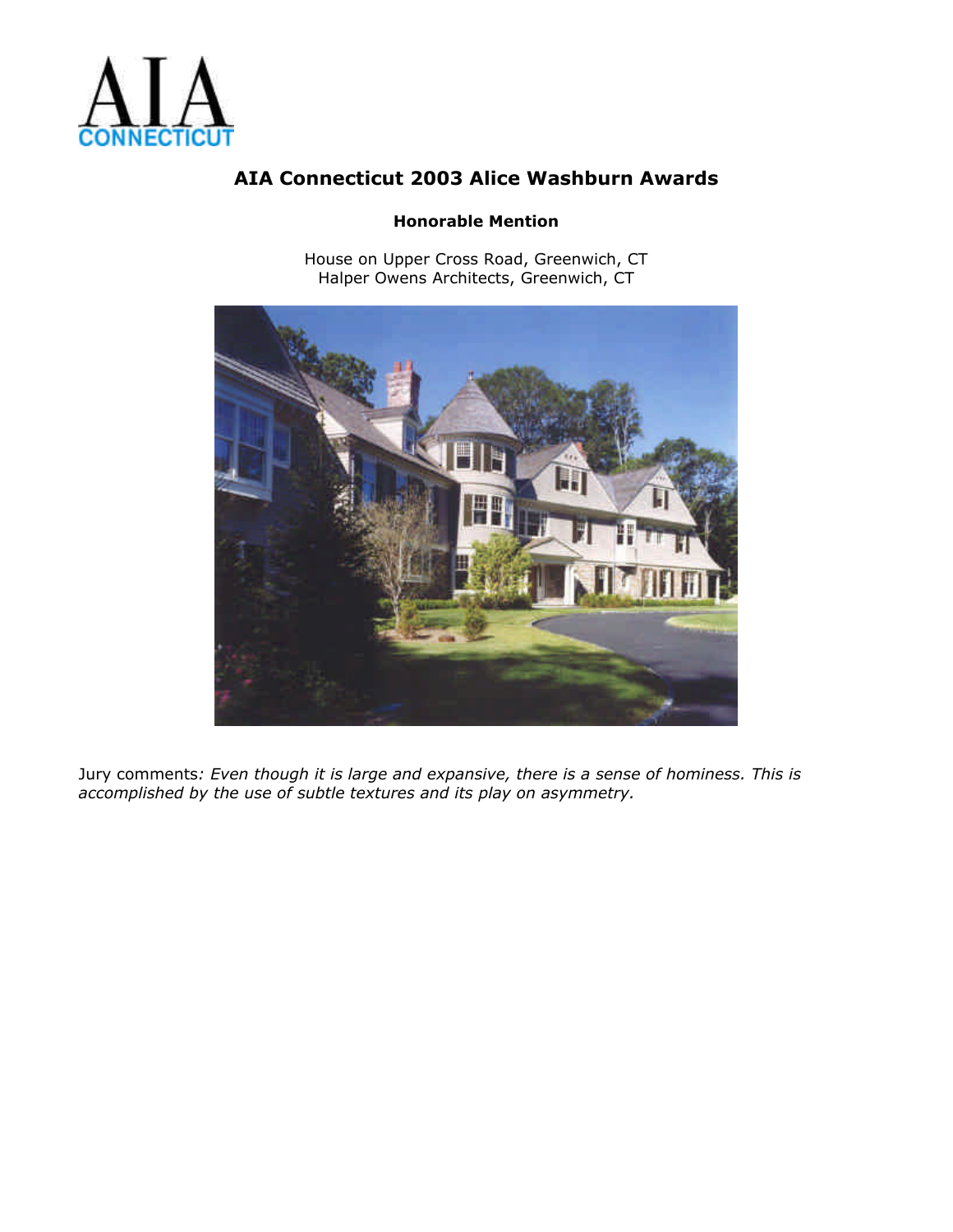

### **Honorable Mention**

Residence, Ridgefield, CT Sean O'Kane, AIA Architect, P.C., Ridgefield, Connecticut



Jury comments: *There is an almost musical orchestration of its gables to different pitches. This is a very large house, yet it feels domestic. There is a play upon symmetry. The house is in a local historic district and therefore has the added burden and challenge of satisfying special requirements*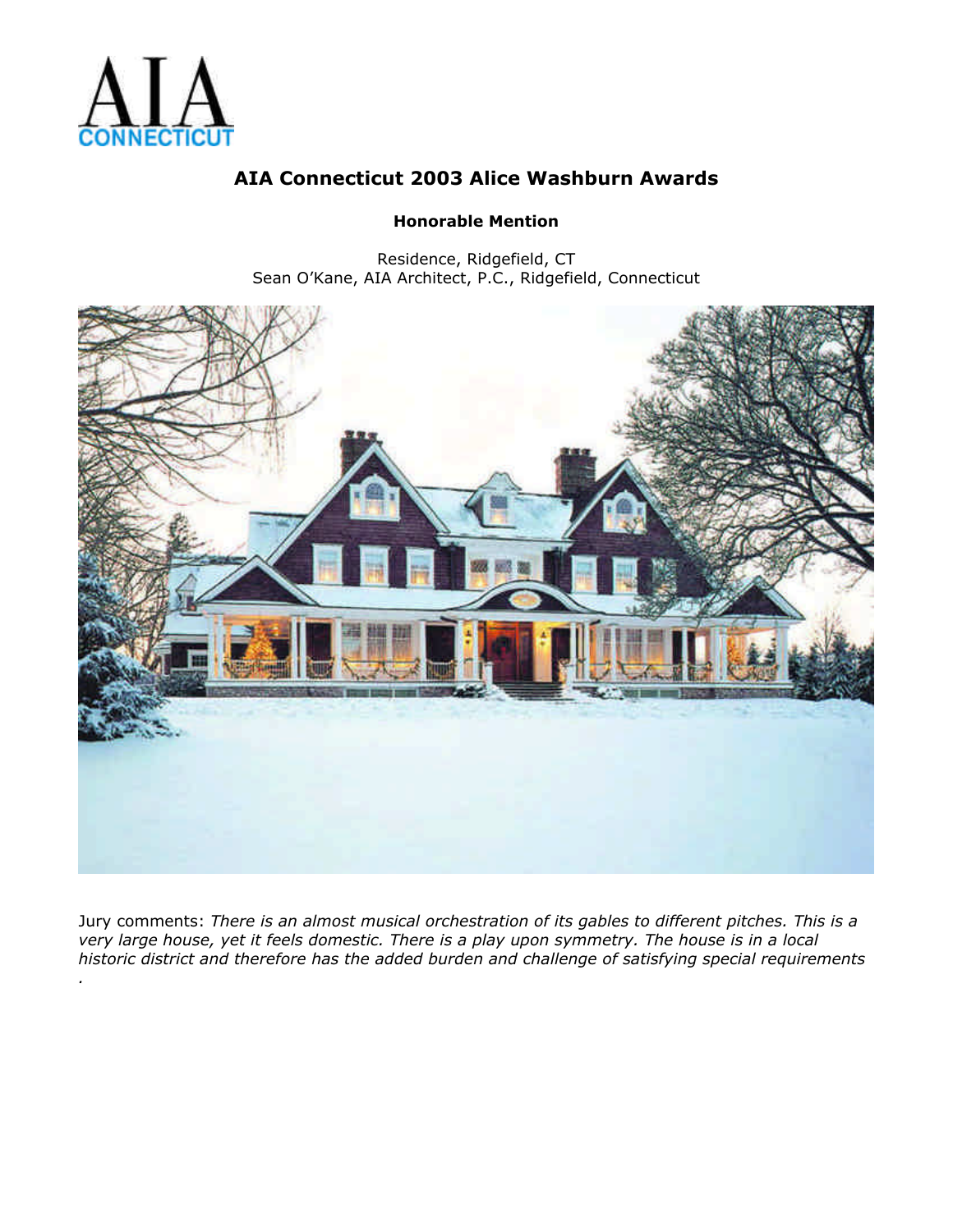

#### **Honorable Mention**

Hargrove Farm, Bridgewater, CT Robertson Landers Architects, New Canaan, CT



Photographer: Slava Nikitin/Robertson Landers Architects

Jury comments: *It is an interesting site planning exercise. With its three varieties of "temple fronts" it is a masterful capturing of the landscape.*